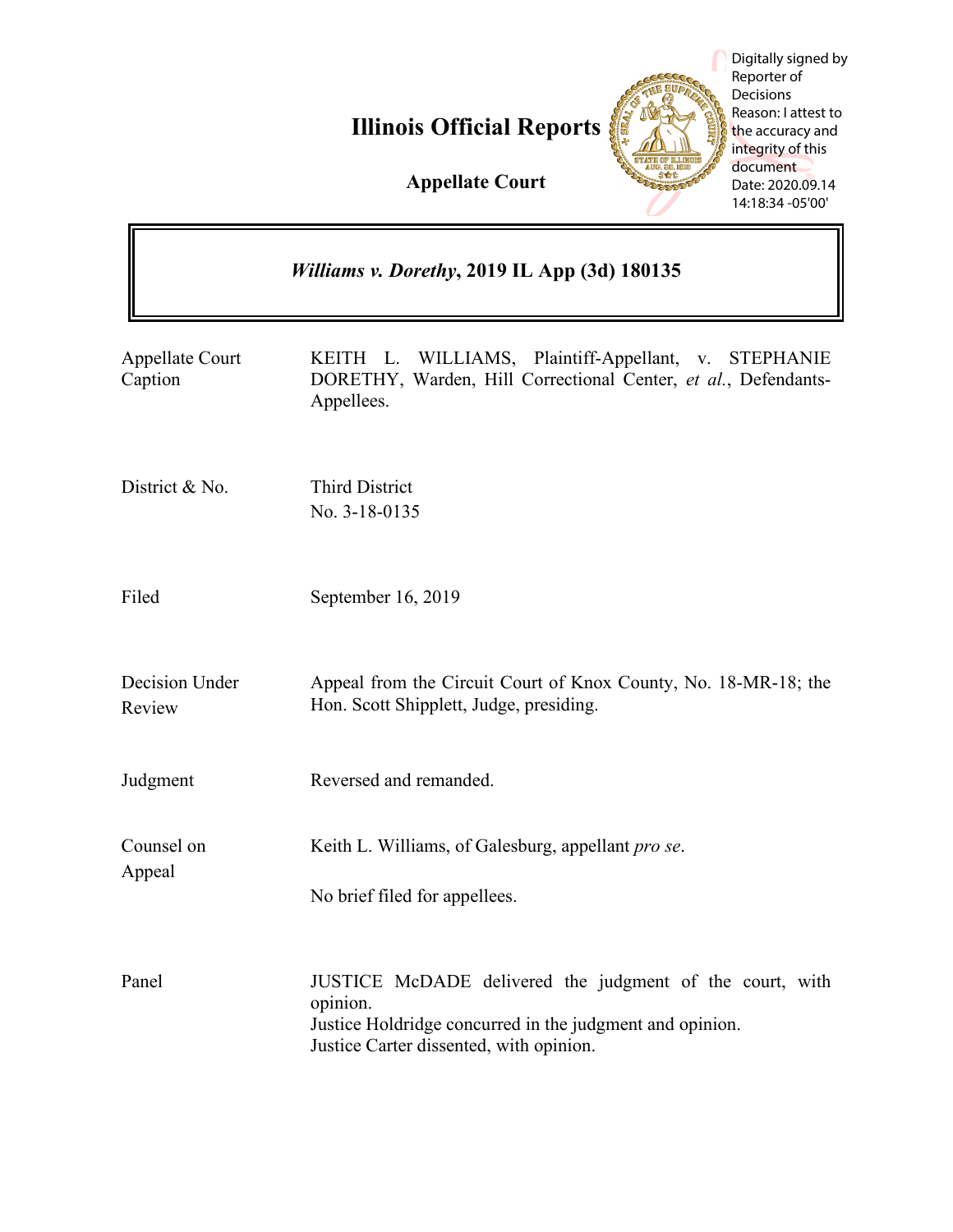## **OPINION**

¶ 1 The plaintiff, Keith L. Williams, an inmate at the Hill Correctional Center (HCC), requested leave to file a *mandamus* petition against numerous defendants, including Stephanie Dorethy, the warden of HCC. The court allowed the filing and *sua sponte* dismissed the petition. On appeal, Williams argues that the court erred when it dismissed his petition. We reverse and remand.

## ¶ 2 I. BACKGROUND

- ¶ 3 On February 13, 2018, Williams filed a *pro se* request for leave to file a *mandamus* petition against the defendants. The petition alleged various violations and/or abuses of prison policies by HCC administration and staff.
- ¶ 4 In a letter to Williams dated February 15, 2018, the circuit court allowed the petition to be filed and dismissed the petition. After citing case law on what is required to survive a challenge to the legal sufficiency of a *mandamus* complaint, the court stated:

"Your Petition is an amalgamation of every complaint that you have against the Department of Corrections, against the Judgment of Conviction, actions in Federal Court, housing placement, denial of a 'holiday shop' handling of disciplinary reports, and really countless other grievances, none of which touch on the simple 4 requirements of a Mandamus complaint as stated above.

For these reasons, the Court will allow your filing without cost, deny your Petition for Counsel, and Dismiss the Petition Instanter."

The dismissal was entered before any of the defendants had been served.

¶ 5 Williams filed a timely notice of appeal. The record indicates that the defendants were never notified of the appeal; no appellee's brief was filed.

## ¶ 6 II. ANALYSIS

- ¶ 7 On appeal, Williams argues that the circuit court erred when it dismissed his *mandamus* petition.
- ¶ 8 Initially, we note that the lack of an appellee's brief is not necessarily an impediment to the resolution of an appeal. See *First Capitol Mortgage Corp. v. Talandis Construction Corp.*, 63 Ill. 2d 128, 133 (1976). Because the record and issue presented in this case is simple, we will decide the appeal on its merits. *Id.*
- ¶ 9 "*Mandamus* is an extraordinary remedy appropriate to enforce as a matter of public right the performance of official duties by a public officer where no exercise of discretion on his part is involved." *Madden v. Cronson*, 114 Ill. 2d 504, 514 (1986). The provisions on *mandamus* contained in the Code of Civil Procedure (Code) (735 ILCS 5/14-101 to 14-109 (West 2016)) provide a specific framework for circuit courts to follow once a *mandamus* petition has been filed. *Carroll v. Akpore*, 2014 IL App (3d) 130731, ¶ 3.
- ¶ 10 In nearly identical circumstances, this court in *Carroll* addressed the question of whether a circuit court can *sua sponte* dismiss a *mandamus* petition. *Id.* In that case, the petitioner sought an order compelling proper food preparation as required by statute. *Id.* ¶ 1. The circuit court dismissed the petition within days of its filing and before the defendants were even served. *Id.*

- 
- 
-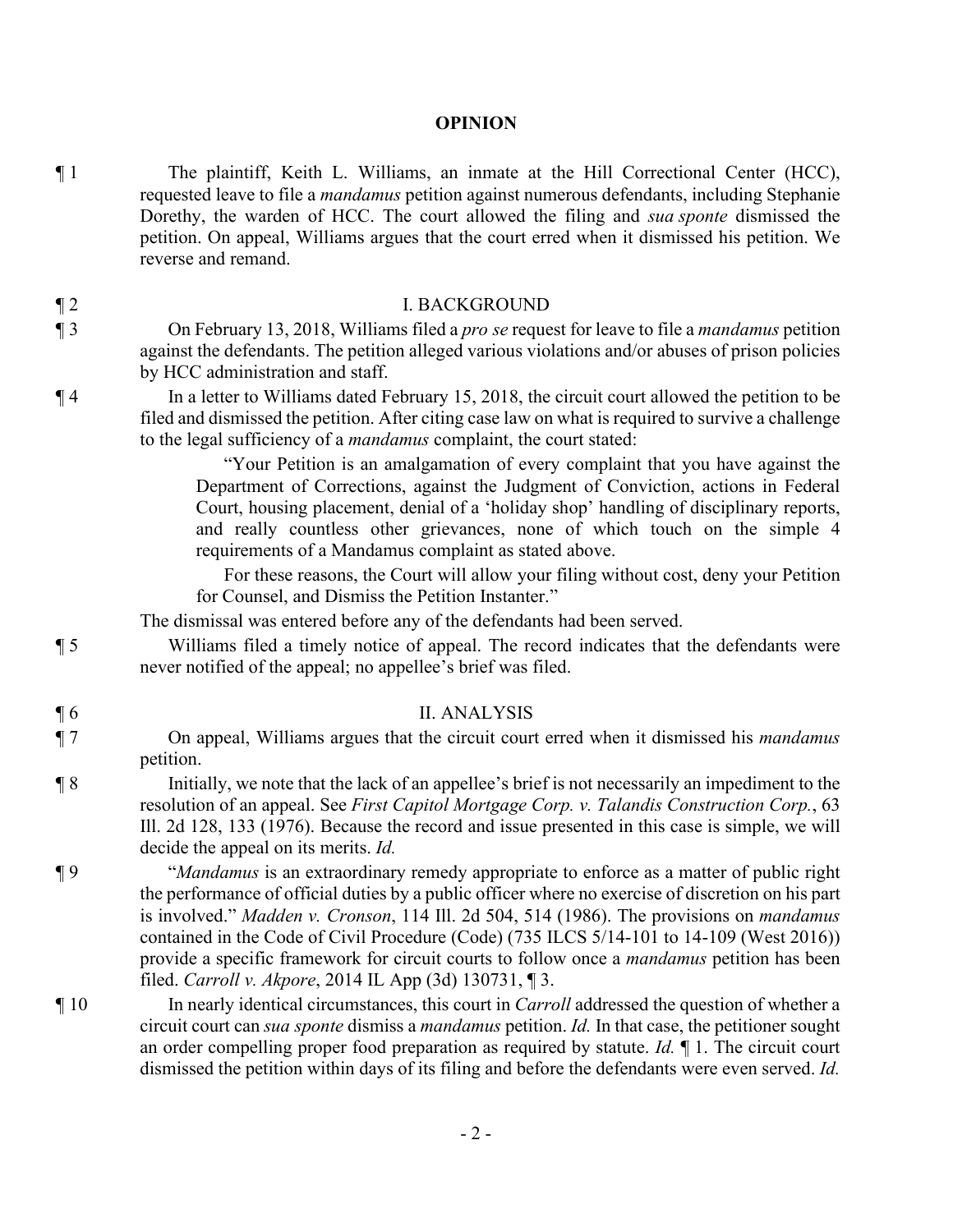- ¶ 11 In analyzing the issue, the *Carroll* court noted that the *mandamus* provisions in the Code required service on the defendants and did not provide for "summary dismissal" of the petition. *Id.* ¶ 3. However, the *Carroll* court acknowledged that our supreme court has held that a *mandamus* petition can be "summarily dismissed" if the relief it sought was cognizable in a postconviction petition—even if the petition was not labeled as a postconviction petition. *Id.* (citing *People v. Shellstrom*, 216 Ill. 2d 45, 50-51 (2005)). Because the relief sought by the plaintiff was not cognizable in a postconviction petition, the *Carroll* court concluded that the circuit court erred when it *sua sponte* dismissed the plaintiff's petition. *Id.* ¶ 4. Lastly, the *Carroll* court emphasized that it was not addressing the defendant's petition on its merits, but rather was remanding the case for service of the petition on the defendants. *Id.* (stating that "[t]he fact that the petition may have no merit does not allow the trial court to disregard the procedural framework provided in the Code and the *mandamus* statute").
- ¶ 12 We believe the same outcome from *Carroll* is mandated in this case. The circuit court dismissed Williams's *mandamus* petition without following the clear statutory procedure contained in the Code. The petition alleged various violations and/or abuses of prison policies by HCC administration and staff, which are not the type of arguments that can be raised in a postconviction petition. See *People v. Pendleton*, 223 Ill. 2d 458, 471 (2006) (holding that "[t]o be entitled to postconviction relief, a defendant must show that he has suffered a substantial deprivation of his federal or state constitutional rights in the proceedings that produced the conviction or sentence being challenged"). Accordingly, we hold that the circuit court erred when it *sua sponte* dismissed Williams's petition. See *Carroll*, 2014 IL App (3d) 130731, ¶ 4. We remand the case for service of the petition on the defendants. See *id.* ¶ 5.
- ¶ 13 Lastly, we acknowledge the dissent's position and the existence of older cases from other districts that stand for the proposition that a circuit court can *sua sponte* dismiss a *mandamus*  complaint based on the court's inherent authority to control its docket. See *Mason v. Snyder*, 332 Ill. App. 3d 834, 842 (2002); *Owens v. Snyder*, 349 Ill. App. 3d 35, 45 (2004). However, we choose to follow *Carroll*, which is a much more recent case from our own district, especially in light of the clear statutory directive in section 14-102 (735 ILCS 5/14-102 (West 2016)) that the clerk "shall" issue a summons to the defendant after a *mandamus* petition has been filed. See *Carroll*, 2014 IL App (3d) 130731, ¶ 3. The legislature is aware of how to provide for *sua sponte* dismissals of pleadings (see, *e.g.*, 725 ILCS 5/122-2.1(a)(2) (West 2016) (providing authorization for dismissals of postconviction petitions that are frivolous and patently without merit)); if the legislature had intended for *sua sponte* dismissals of *mandamus* petitions, they would have so provided.
- ¶ 14 III. CONCLUSION
- ¶ 15 The judgment of the circuit court of Knox County is reversed, and the cause is remanded.
- ¶ 16 Reversed and remanded.
- ¶ 17 JUSTICE CARTER, dissenting:
- ¶ 18 I respectfully dissent from the majority's decision in the present case. Although I have agreed with the majority on this issue in the past, upon further reflection and additional research, I would now hold that the trial court has inherent authority to *sua sponte* dismiss or strike a *mandamus* petition that is frivolous or patently without merit. See *Mason v. Snyder*,

- 3 -